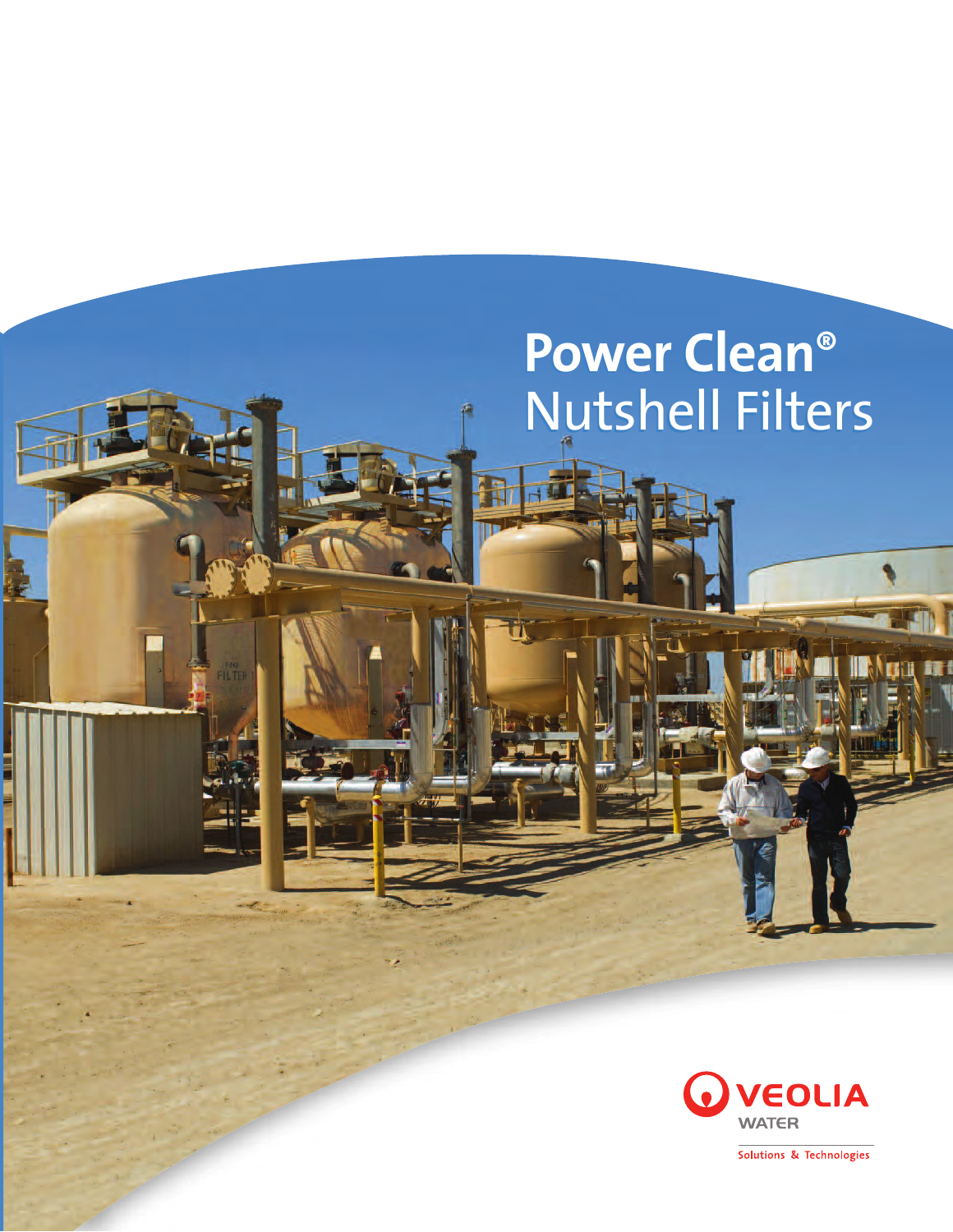Power Clean® are the most effective, quickest regenerating nutshell filter media system available.



# **HIGH PERFORMANCE + SIMPLICITY**  $\leq$  **LOWER COST!**

**Power Clean® Nutshell filters are unparalleled in removing suspended solids and hydrocarbons from produced water or any water source. They are equally effective for the treatment of suspended solids, oily residues, ash and metallic hydroxides from industrial liquids generated by metalworking, power generating, municipal, chemical or petrochemical industries.** 



The success of the Power Clean® media cleaning process is the fluidization process that easily strips contaminants and oil from the media, using very low volumes of backwash water without the use of surfactants or gas/air scour.

Pecan/walnut shell media resists fluid fouling better than other media. Due to the fact that it is unaffected by heavy oil surges, the media is easily cleaned and rarely needs replenishing (normally only 5% per year). This media process also eliminates the need for chemicals during filtration.

### **Power Clean® Media**

- Positive cleaning of media in only twelve minutes.
- Nutshell media used along with patented fluidized bed process.
- The media only requires a 5% replacement per year.
- Reclaims more oil.
- Upstream flow interrupted for only sixty seconds.
- 98% removal of suspended solids and insoluble hydrocarbons.

#### **Low System Costs**

- Designed flux rate of 12.5 to 15.0 gpm/sq.ft. allows for smaller and fewer filter requirements for specific applications.
- Uses less floor space than other types of filters.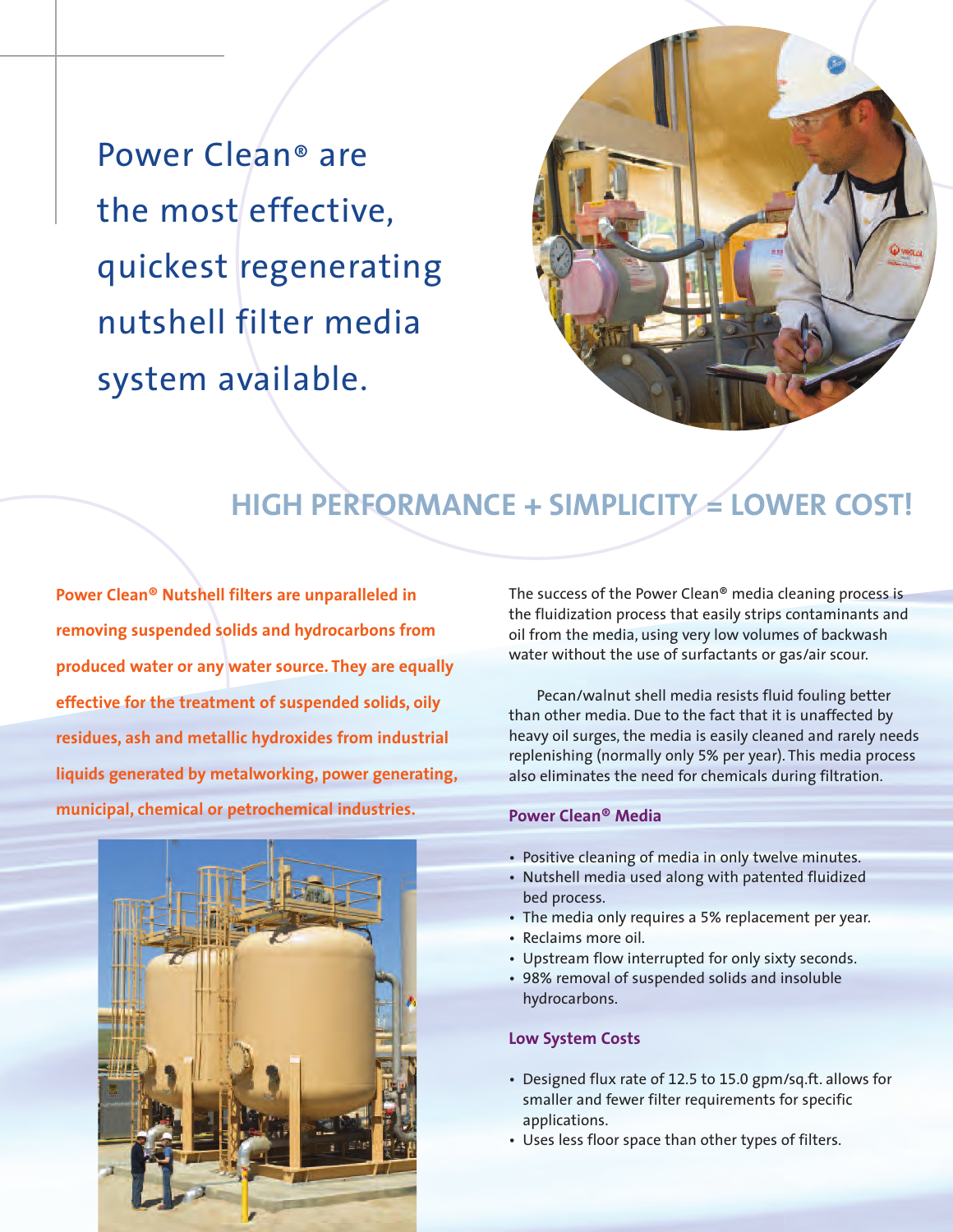

#### **OPERATING SEQUENCE**

- The positive retention of the media within the vessel eliminates media loss and disposal problems.
- Separate pumps for feed and fluidization remove the necessity of having to size one pump at the flow rate for fluidization which is generally three to four times that of the feed rate and then adjusting it down to meet the specifications for filtration. Our process eliminates the severe energy penalty on the system that is found with single pump filters. One-pump systems subject an expensive pump to continual wear of the fluidization and feed pump operations. The Power Clean® allow for minimal use of the fluidization power head (only ten minutes per cleaning cycle), allowing use of a more economically priced pump for feed purposes.
- Utilizes unfiltered water for media cleanup, eliminating the need for high volumes of "clean" water storage.

## **Less Chance of Problems**

- The media is not "force set" after cleanup, eliminating the potential for damage and plugging of the bottom screens. The Power Clean® screen is actually cleaned during every regeneration cycle before the media settles back down. Other filter systems do not have this feature.
- No gas or air scour is required, thus reducing corrosion and environmental problems.
- Fluid quality is independent of outside interactions because no chemicals are used in the Power Clean® filtration process.

#### **Less Maintenance than Other Filters**

- Simple, automatic design.
- Patented design to eliminate plugging problems.
- No chemicals, air or gas are required for contaminant removal or media cleaning.
- Scrub screen is external and can be accessed without vessel entry.

The external media scrub screen is easily removed for cleaning without vessel entry. The screen can be removed either from the top or bottom of the scrub

housing. Removing from the bottom means less overhead space required and no need for an overhead crane. This configuration means that we have the lowest operating and maintenance height of any nut shell filter which is especially important when installing inside a building.

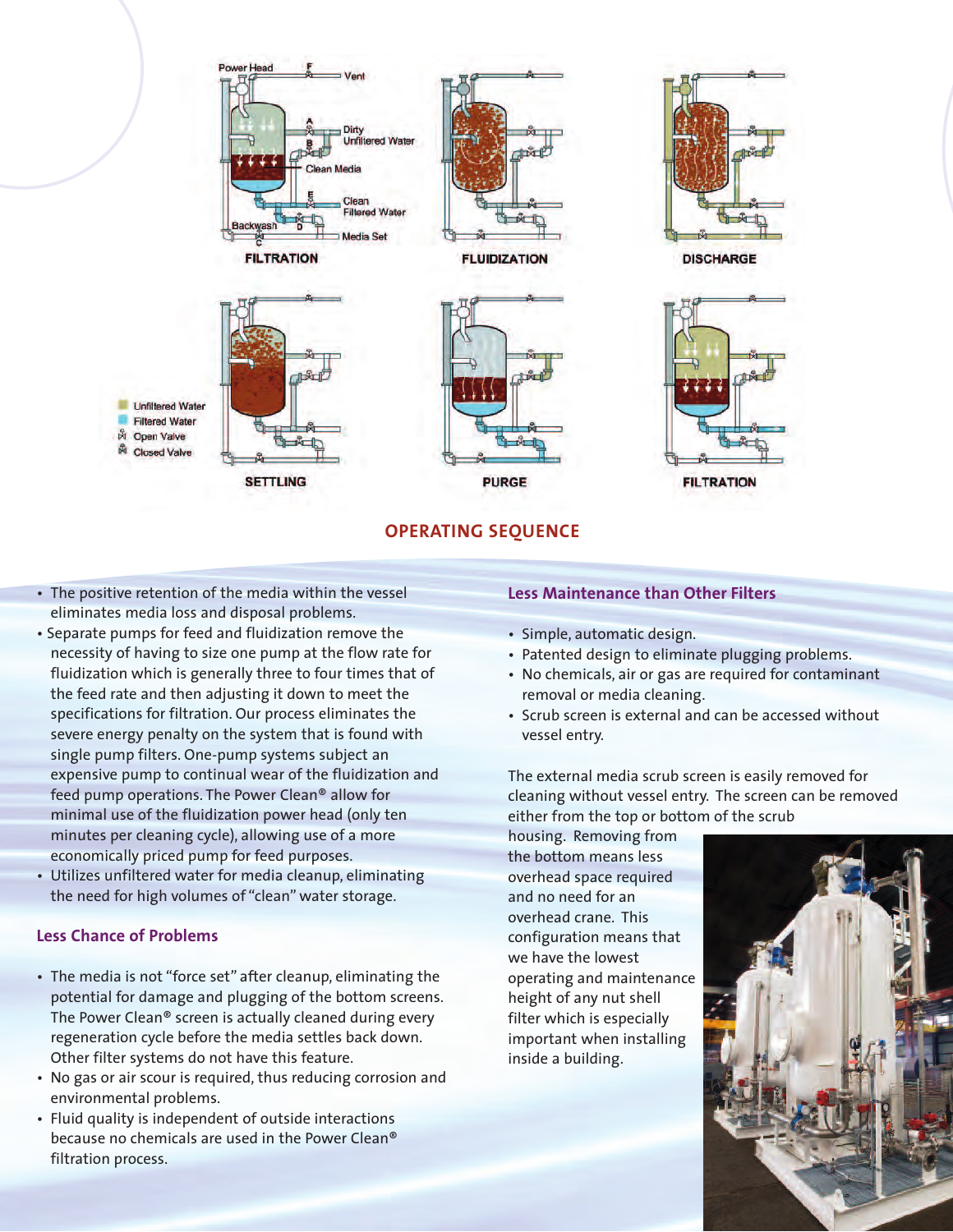

# **OPERATING SEQUENCE**

*See diagram to the left*

# **A. Filtration**

During the filtration cycle of the Power Clean®, the inlet feed fluid passes through valve "A" and enters the top of the vessel. The fluid is forced through the media where the solids and oil are removed. The clean filtered fluid exits through valve "E". The vent valve "F" remains open during filtration to continuously remove any gas and oil from the top of the vessel. The filtration step terminates in one of three ways:

1. Time lapses (24 hours maximum) 2. Differential pressure (14 psig) or 3. Manually

Any of these methods will start the media cleanup cycle.

## **B. Media Clean up**

#### **1. Fluidization**

The first step closes the "E" and "F" valves. After ten seconds valve "A" closes and valve "B" opens and the top power head is turned on. The fluid in the vessel passes through the fluidization power head, the scrubber assembly and back into the vessel through the fluidization nozzle. The fluid is jetted through the nozzle and into the media bed, creating a homogenous mixture of water, solids, hydrocarbons and media. This mixture is then circulated through the fluidization power head causing a shearing action that strips the oil and contaminants from the media. The entire bed fluidizes in a few seconds.

#### **2. Discharge**

Once the bed is fluidized, valve "C" opens, allowing the dirty water to pass through the scrubber screen and into the discharge line. This water is replaced with inlet water through valve "B" and up through

the bottom screens. The water-media mixture continues to pass through the fluidization power head, down the outside of the scrubber screen and returns to the vessel. Dirty water passes through the screen in the discharge line and through valve "C".

This process lasts for the amount of time (normally ten minutes) set on the PLC located in the control box. After the contamination level in the vessel has been reduced by approximately seventy-five percent (75%), the discharge is complete and valve "C" closes. Ten seconds later the power head is turned off. This final step cleans the separator system.

#### **3. Settling**

The next step in regeneration is a delay cycle, which allows the media particles to settle. The fluidization power head is turned off, allowing the media to sink by gravity. This takes approximately one minute. Thirty seconds into the delay time, valve "A" will open, valve "B" will close and the fluidization power head will come on for four seconds to clear the media from the scrubber assembly. During the last thirty seconds the media will settle by gravity for the completion of this cycle.

#### **4. Purge**

The last step in the media fluidization cycle is purging the lines and setting the bed. It is necessary to compress the bed to its filtering configuration and to remove the dirty fluid and heavy contaminants that remain in the bottom of the vessel. Valve "D" opens allowing the influent to be cleaned while passing through the media bed and forcing all contaminants out into the discharge waste tank.

#### **5. Filtration - 2nd Cycle**

After regeneration has been completed the unit is ready to return to the filtration cycle. This is done by opening valves "E" and "F" and closing valve "D".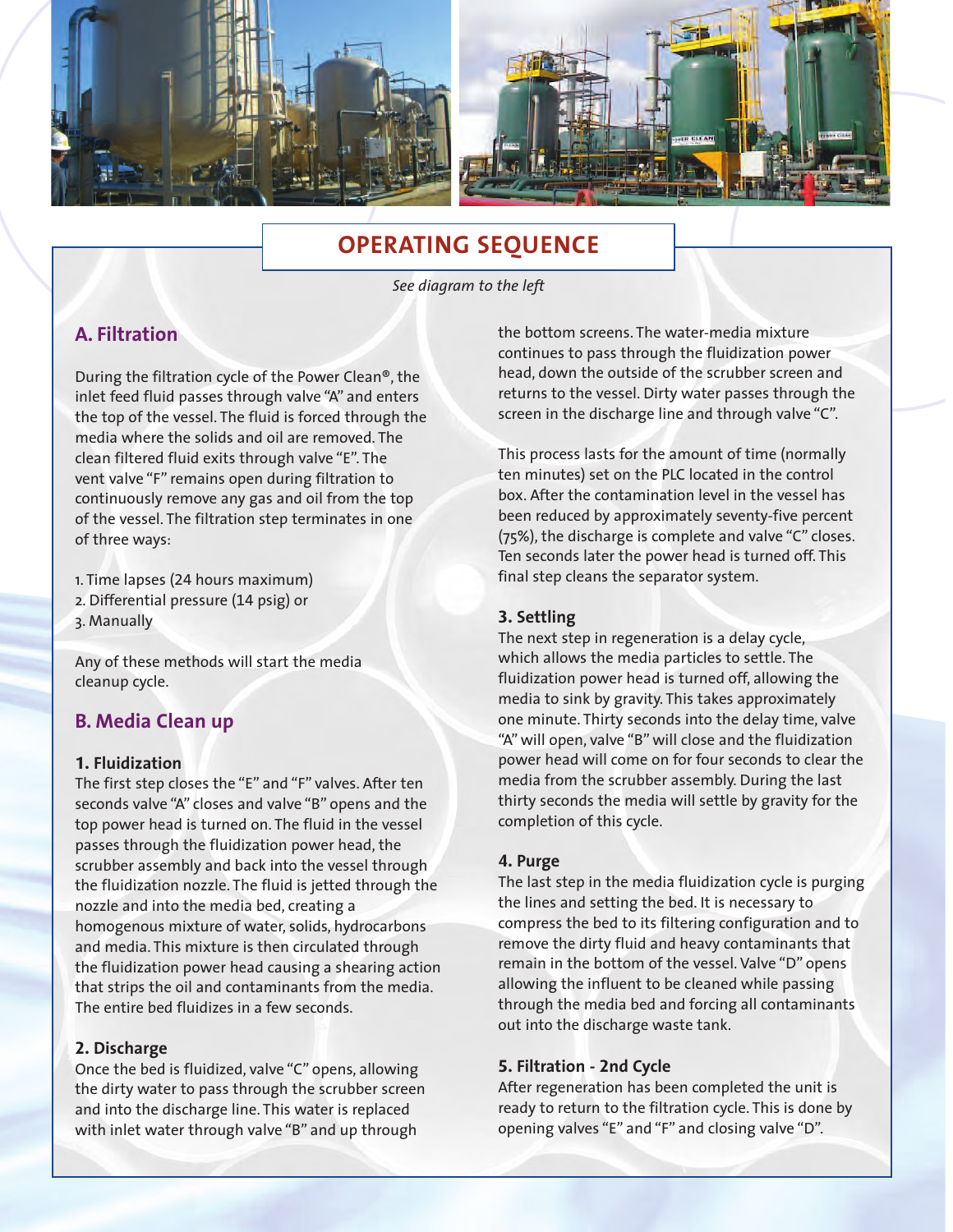# **Operation Schedule**

| Operation               | Valves<br>E&F<br>B |      |      |      |      | Feed | Power     | Time    |
|-------------------------|--------------------|------|------|------|------|------|-----------|---------|
|                         | A                  |      | C    | D    |      | Pump | Head      |         |
| Filtration              | Open               |      |      |      | Open | On   |           | 14 Hr*  |
| Fluidization            | Open               |      |      |      |      | On   | On        | 15 Sec. |
|                         |                    | Open |      |      |      |      |           |         |
| Discharge               |                    | Open | Open |      |      | On   | On        | 10 Min. |
| Settling                |                    | Open |      |      |      | On   | On 4 Sec. | 60 Sec. |
|                         | Open               |      |      |      |      |      |           |         |
| Purge                   | Open               |      |      | Open |      | On   |           | 60 Sec. |
| Filtration<br>2nd Cycle | Open               |      |      |      | Open | On   |           | 14 Hr*  |

Blanks = Closed or Off  $* =$  Adjustable

#### **Nutshell Conversion to Power Clean®**

The Power Clean® upgrade, because of its unique design, gives a "like new" condition to the media after every backwash, yet does it in a simple operation. This results in a very simple control panel, a small amount of external piping and a minimal amount of startup and operator training. In the final analysis, the "way" you "clean" the filter is the "key to success" in fluid filtration technology. However, it must be done in an easy, understandable manner, compatible with normal unsupervised operations.

### **Sand Filter Conversion to Power Clean®**

The Power Clean® design can be used to convert a "high rate" sand filter to a "high performance" filter. This conversion will increase the throughput by 60% and decrease the backwash volume by 90%, using the existing vessel. This will reduce supervision and operating costs and, at the same time, allow oil recovery from the backwash water.

| Model No.   | Vessel<br>Diameter (ft.) | Effective<br><b>Filtration Area</b><br>(sq.fr.) | Maximum<br>Flow (BPD) | Power<br>Head HP |
|-------------|--------------------------|-------------------------------------------------|-----------------------|------------------|
| <b>PC25</b> | 2.5                      | 4.9                                             | 2200                  | 7.5              |
| <b>PC30</b> | 3                        | $\overline{7}$                                  | 3200                  | 10               |
| <b>PC40</b> | $\overline{4}$           | 12.6                                            | 5750                  | 15               |
| <b>PC50</b> | 5                        | 19.6                                            | 8960                  | 20               |
| <b>PC60</b> | 6                        | 28.3                                            | 12,900                | 30               |
| <b>PC70</b> | $\overline{7}$           | 38.5                                            | 17,600                | 30               |
| <b>PC80</b> | 8                        | 50.2                                            | 22,900                | 40               |
| <b>PC90</b> | 9                        | 63.6                                            | 29,000                | 40               |
| PC100       | 10                       | 78.5                                            | 35,800                | 50               |
| PC110       | 11                       | 95                                              | 43,400                | 60               |
| PC120       | 12                       | 113                                             | 51,600                | 75               |
| PC130       | 13                       | 132.7                                           | 60,570                | 100              |
| PC140       | 14                       | 153.9                                           | 70,200                | 100              |
| PC150       | 15                       | 176.6                                           | 80,600                | 100              |

# **Power Clean® Sizing Chart**